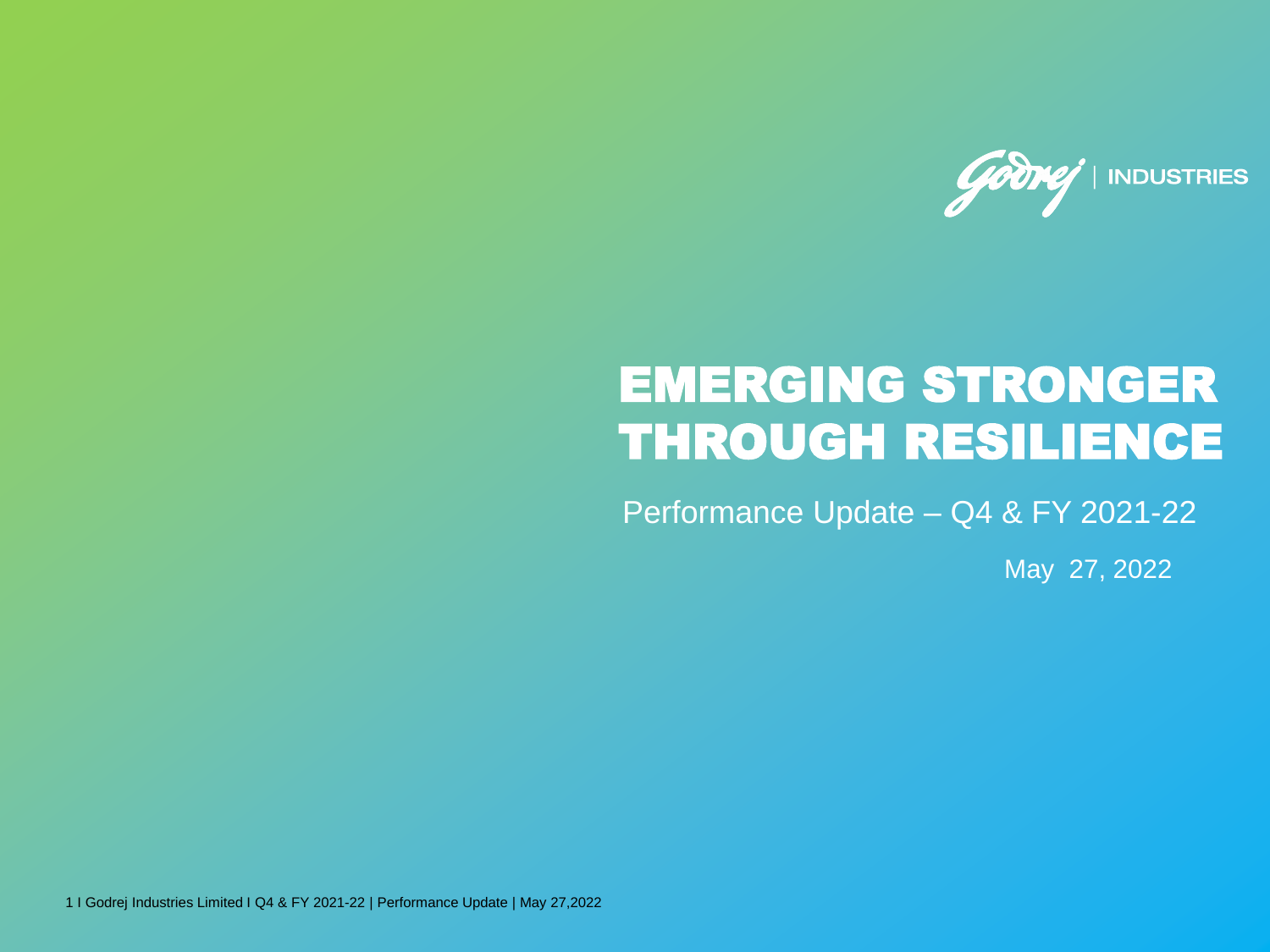## **DISCLAIMER**

*"Some of the statements in this communication may be 'forward looking statements' within the meaning of applicable laws and regulations. Actual results might differ substantially or materially from those expressed or implied. Important developments that could affect the Company's operations include changes in industry structure, significant changes in political and economic environment in India and overseas, tax laws, import duties, litigation and labour relations."*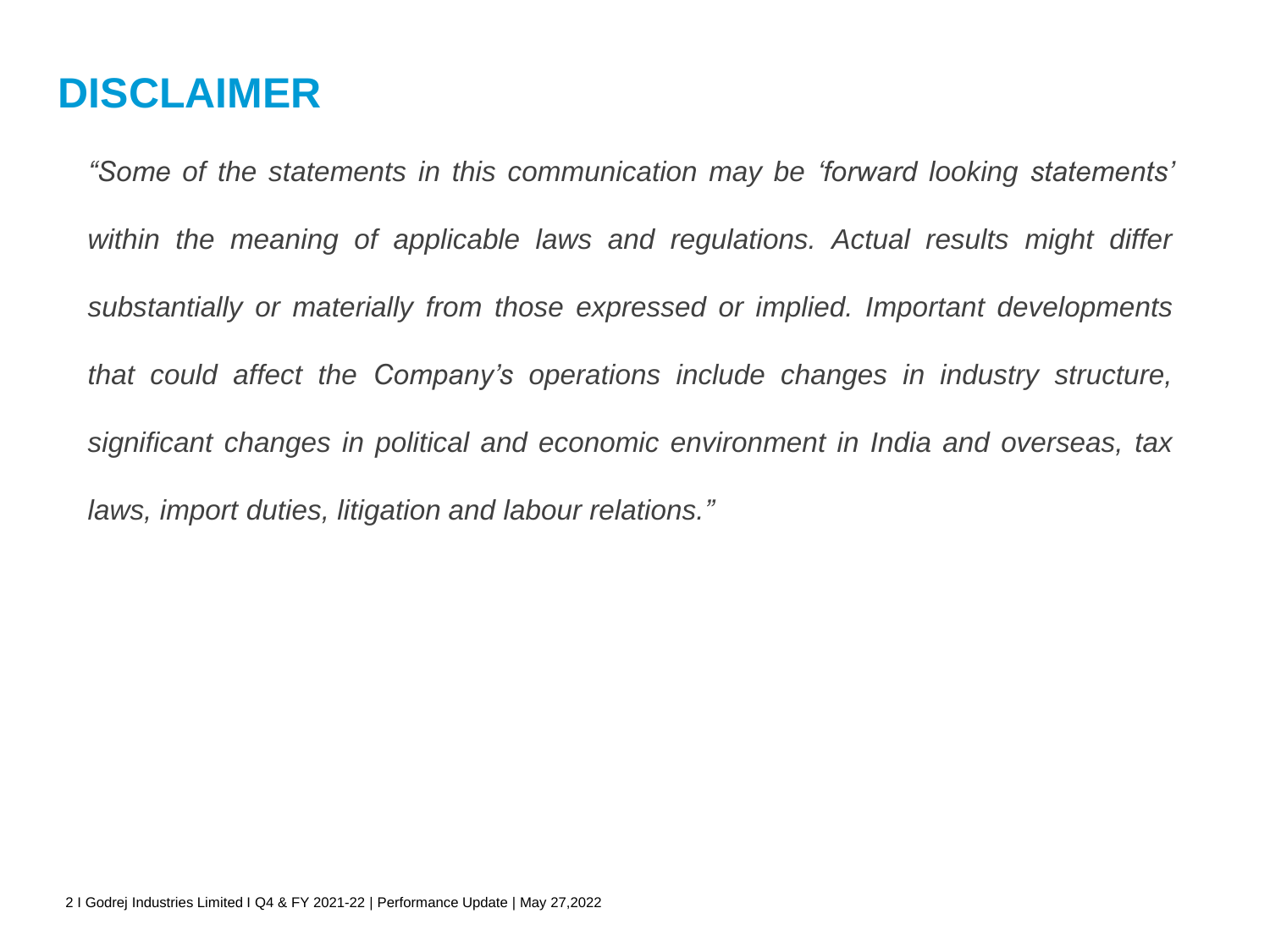# **PRESENTATION FLOW**

- Results
	- Financial Highlights Consolidated
	- Segment Performance
- Business Performance
	- Performance highlights including Subsidiaries and Associates
- Other information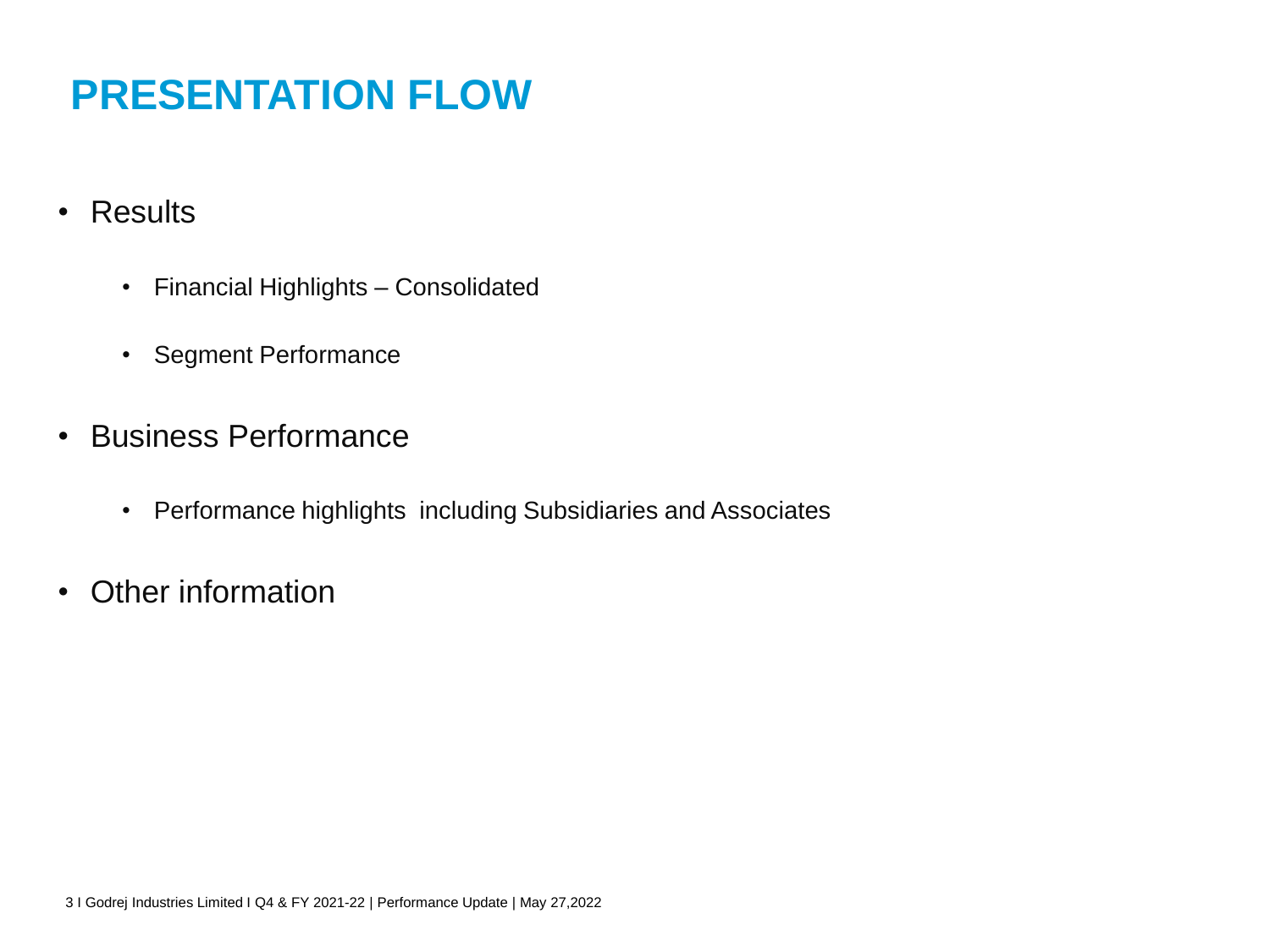## **FINANCIAL HIGHLIGHTS – CONSOLIDATED**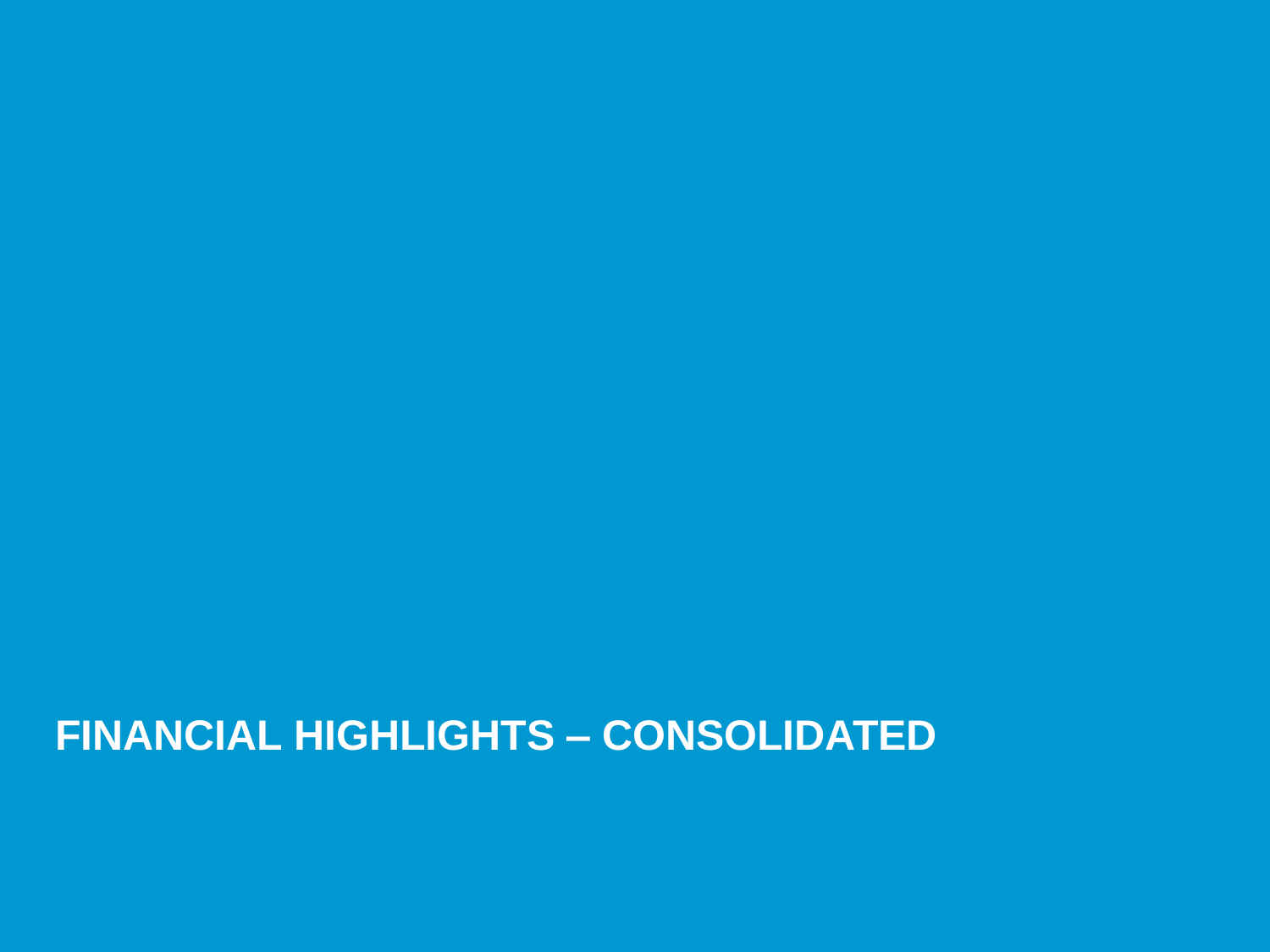# **FINANCIAL HIGHLIGHTS - CONSOLIDATED**

| <b>Particulars</b><br>$( \overline{\epsilon}$ crore) | Q4<br><b>FY</b><br>2021-22 | Q4<br><b>FY</b><br>2020-21 | $\frac{9}{6}$<br><b>Growth</b> | <b>FY</b><br>$2021 - 22$ | <b>FY</b><br>2020-21 | $\frac{0}{6}$<br><b>Growth</b> |
|------------------------------------------------------|----------------------------|----------------------------|--------------------------------|--------------------------|----------------------|--------------------------------|
| <b>Total Income</b>                                  | 4,727                      | 2,785                      | 70%                            | 15,065                   | 9,995                | 51%                            |
| <b>PBDIT</b> *                                       | 802                        | 193                        | 315%                           | 2,179                    | 1,327                | 64%                            |
| <b>Depreciation</b>                                  | 72                         | 63                         |                                | 274                      | 242                  |                                |
| <b>PBIT*</b>                                         | 730                        | 130                        | 459%                           | 1,905                    | 1,085                | 76%                            |
| <b>Interest</b>                                      | 175                        | 124                        |                                | 623                      | 469                  | ۰.                             |
| Net Profit *#                                        | 227                        | (16)                       | ۰                              | 654                      | 335                  | 96%                            |

*\* Including share of profit in associates & exceptional.*

*# With share of profit in associate companies, post reduction of non-controlling interest.*

5 I Godrej Industries Limited I Q4 & FY 2021-22 | Performance Update | May 27,2022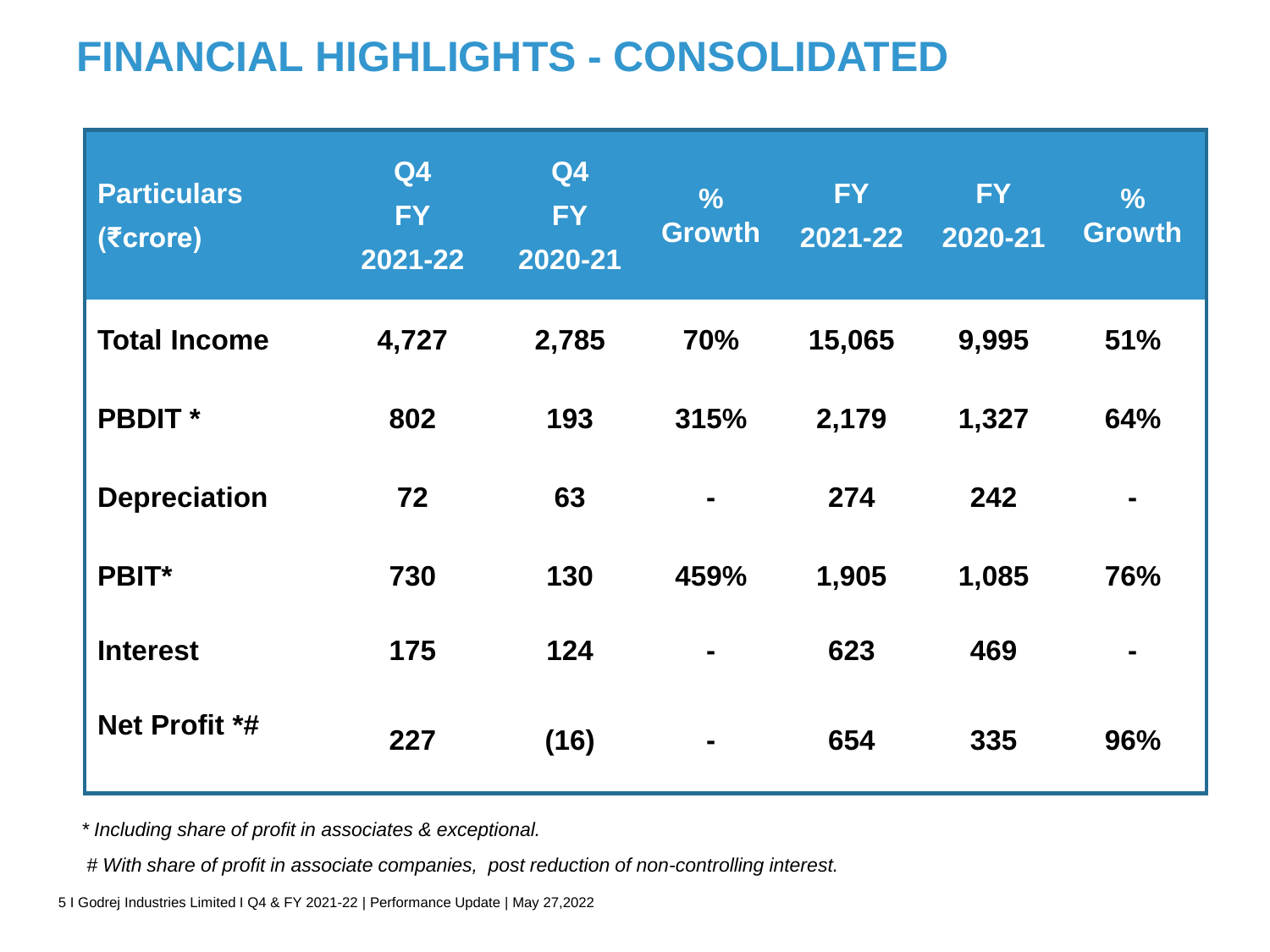## **CONSOLIDATED RESULTS – SEGMENT PERFORMANCE**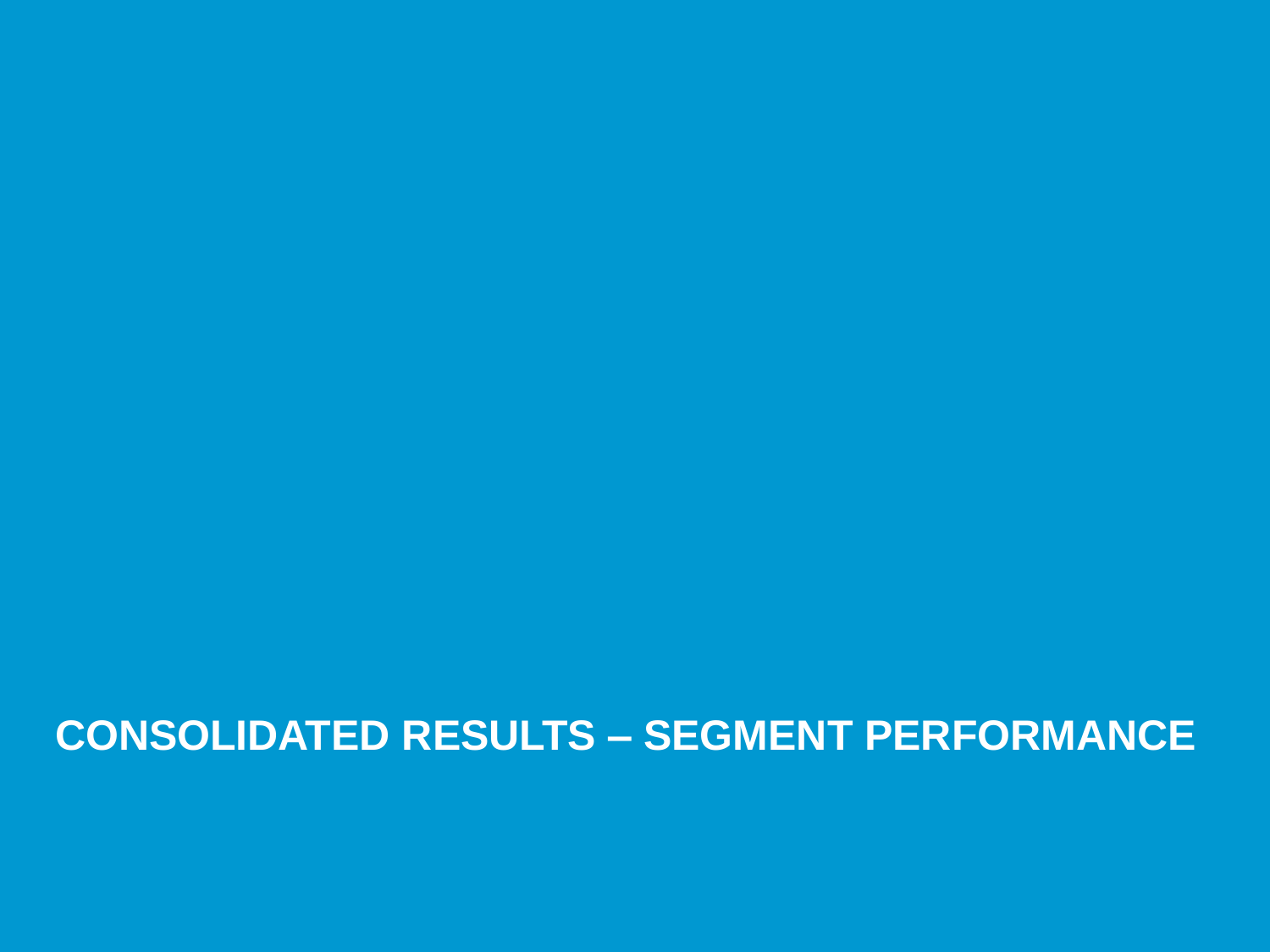## **SEGMENT-WISE CONTRIBUTION TO FINANCIALS: Q4 FY 2021-22**





**PBIT \* (₹ crore)**

**- ANIMAL FEEDS** 

- CROP PROTECTION

**ESTATE & PROPERTY DEVELOPMENT**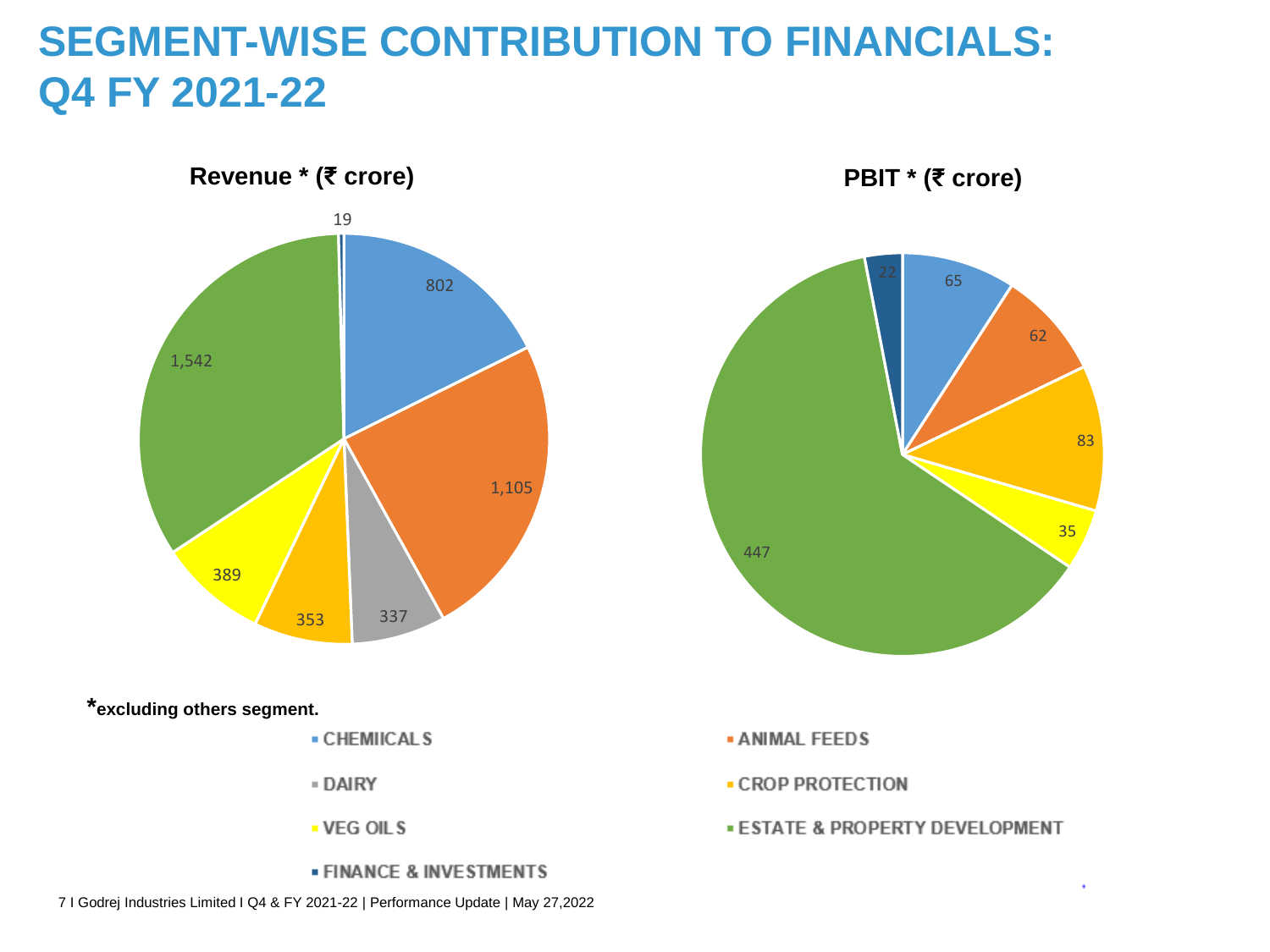## **SEGMENT-WISE CONTRIBUTION TO FINANCIALS: FY 2021-22**



**\*excluding others segment.**

- CHEMIICALS
- DAIRY
- VEG OILS
- **FINANCE & INVESTMENTS**

**PBIT \* (₹ crore)**

- **ANIMAL FEEDS**
- CROP PROTECTION
- **ESTATE & PROPERTY DEVELOPMENT**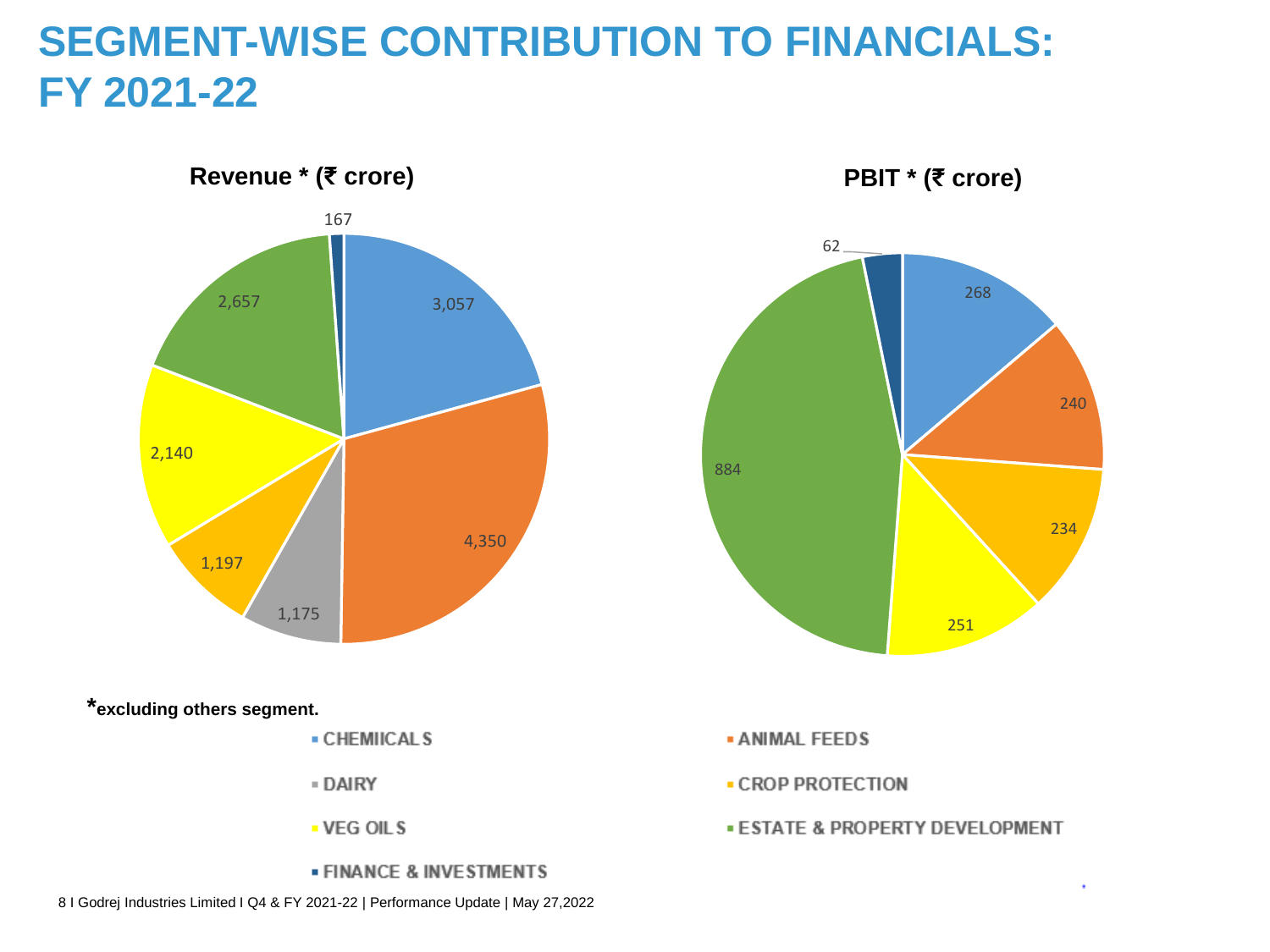**BUSINESS PERFORMANCE: Performance Highlights incl. subsidiaries, JVs and Associates**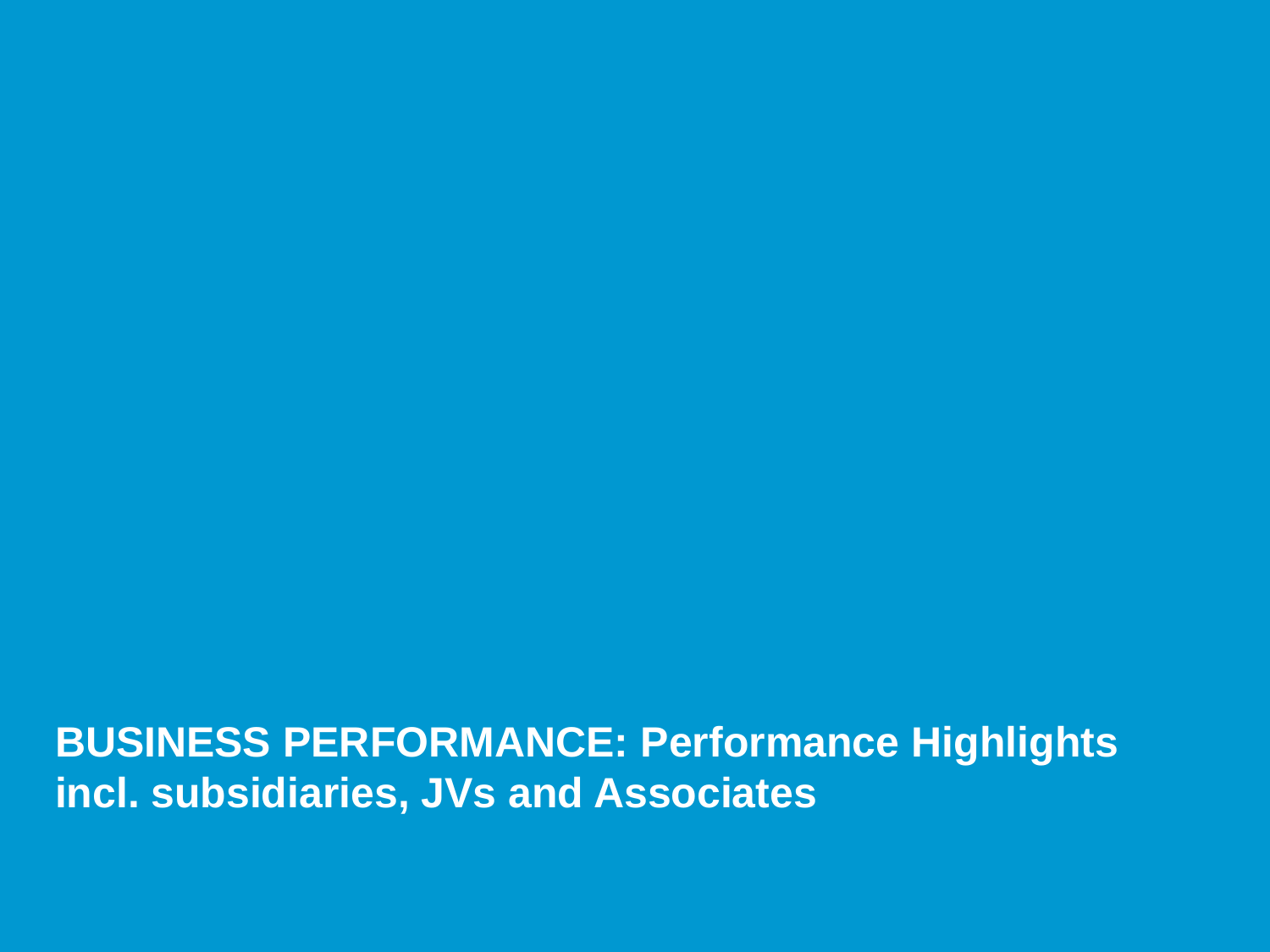# **CONSUMER (GCPL)**

#### **Business and Financial Highlights for Q4 FY2021-22:**

- Consolidated sales grew by 7% year-on-year.
- Consolidated EBITDA declined by 9% year-on-year. (without one offs)
- Consolidated net profit declined by 4% year-on-year (without exceptional items and one offs).
- **Category Review**
	- **Home Care:** Home Care declined by 7%. Weaker performance in Household Insecticides Indonesia and relatively muted season in India, Air Fresheners continued to witness steady performance.
	- **Personal Care:** Personal Care grew by 18%. Personal Wash & Hygiene maintained its growth momentum, driven by strong performance in India & Nigeria. Hair Colours had strong performance led by gradual recovery. Hair Care continued robust growth in Africa, USA & Middle East.

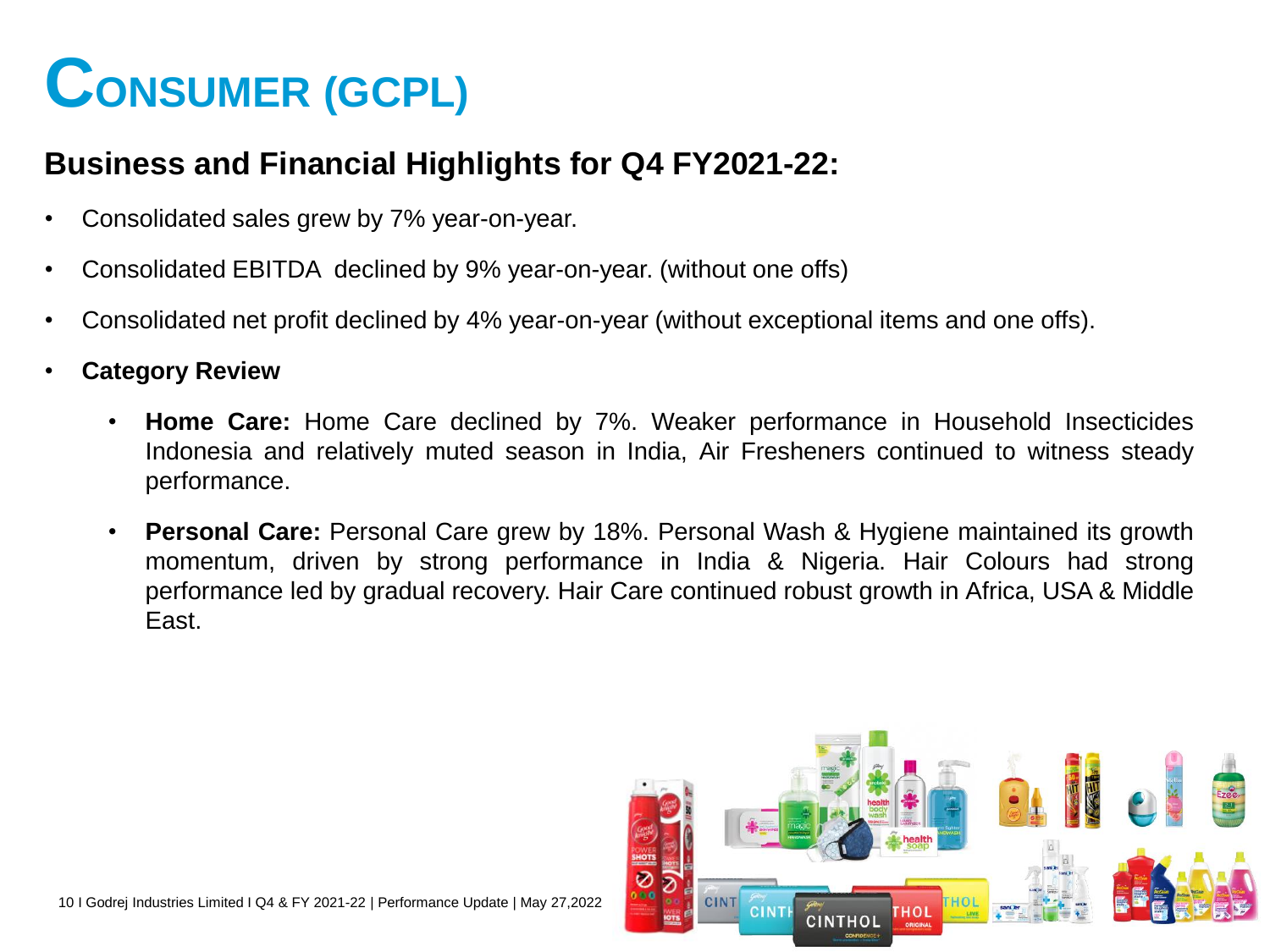

#### **Financial Highlights**

| $\bar{\zeta}$ crore | Q4 FY<br>$21 - 22$ | Q4 FY<br>$20 - 21$ | <b>FY</b><br>$21 - 22$ | <b>FY</b><br>$20 - 21$ |
|---------------------|--------------------|--------------------|------------------------|------------------------|
| Revenue             | 802                | 504                | 3057                   | 1666                   |
| <b>PBIT</b>         | 65                 | 39                 | 268                    | 119                    |

- Revenues for Q4FY22 increased by 59% & for FY22 increased by 83% as compared to FY21;
- PBIT for Q4FY22 increased by 67% & for FY22 increased by 125% as compared to FY21<br>COMPANY RATING OF

MEM





Valia factory is the 1<sup>st</sup> Chemical Manufacturing factory in India to achieve "GreenCo Platinum "certification by CII

**Godrej Industries Limited** Valia **PLATINUM** 2022 - 2025

11 I Godrej Industries Limited I Q4 & FY 2021-22 | Performance Update | May 27,2022

**COMPANY RATITY**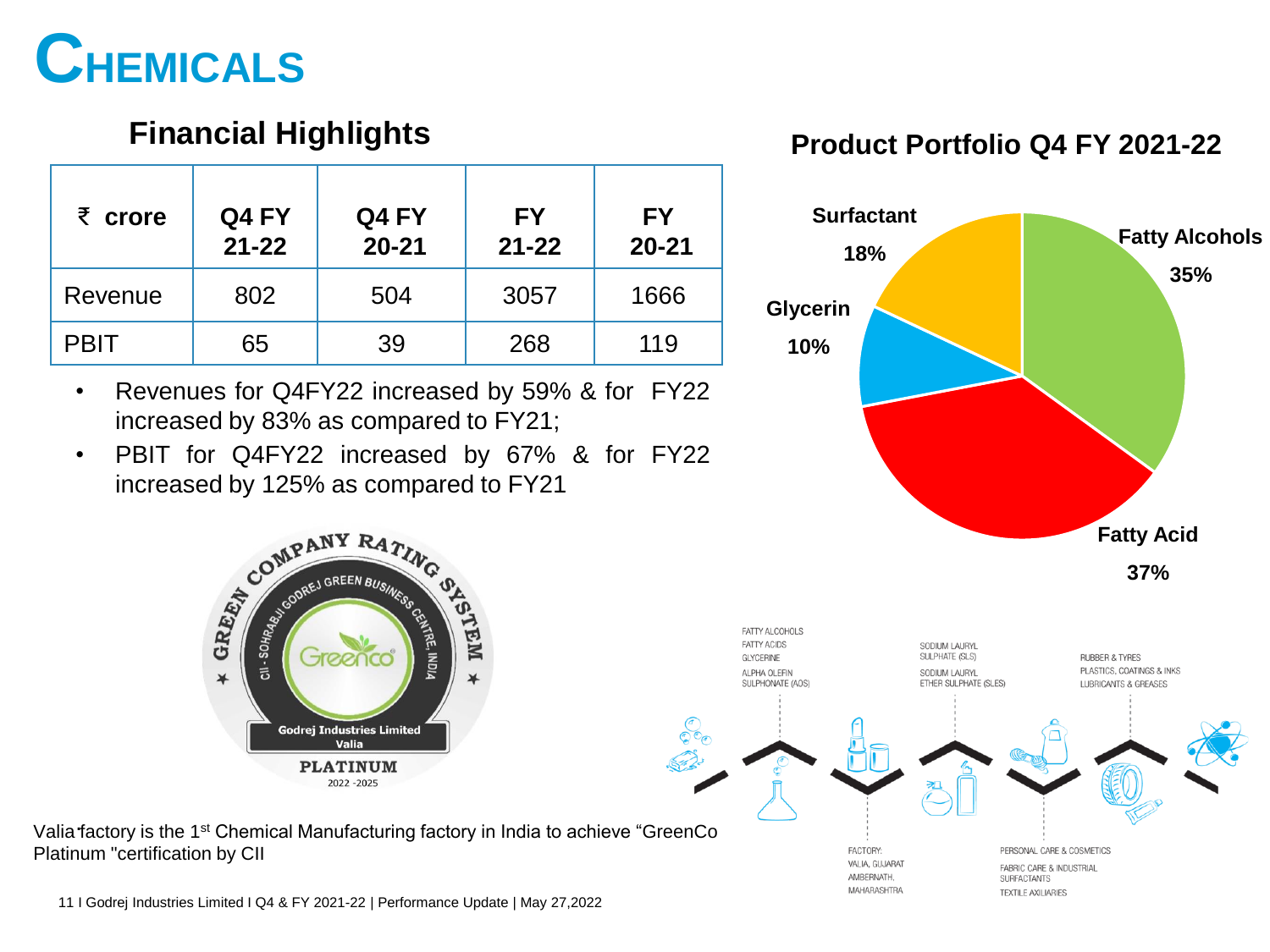

#### **Godrej Properties Limited (GPL) - Consolidated Financial Highlights:**

| र $\epsilon$ crore   | Q4 FY22 | <b>Q4 FY21</b> | <b>FY22</b> | <b>FY21</b> |
|----------------------|---------|----------------|-------------|-------------|
| Total Income         | 1476    | 508            | 2,397       | 1.217       |
| Net Profit after tax | 260     | (192)          | 352         | (189)       |

#### **Business & Sales Highlights for Q4 FY 2021-22**

- GPL's best ever quarter sales- Booking Value , Q4 FY22 witnessed total booking value growth of 23% YoY and 111% QoQ to INR 3,248 crore with 4.24 million sq. ft. of area sold during the quarter.
- Highest ever quarterly collection of ₹ 2,678 crore leading to net operating cash flow of ₹ 1,045 crore in Q4 FY22
- Delivered ~5.8 million sq. ft. across 5 cities in Q4 FY22
- Received 39 awards in Q4 FY22.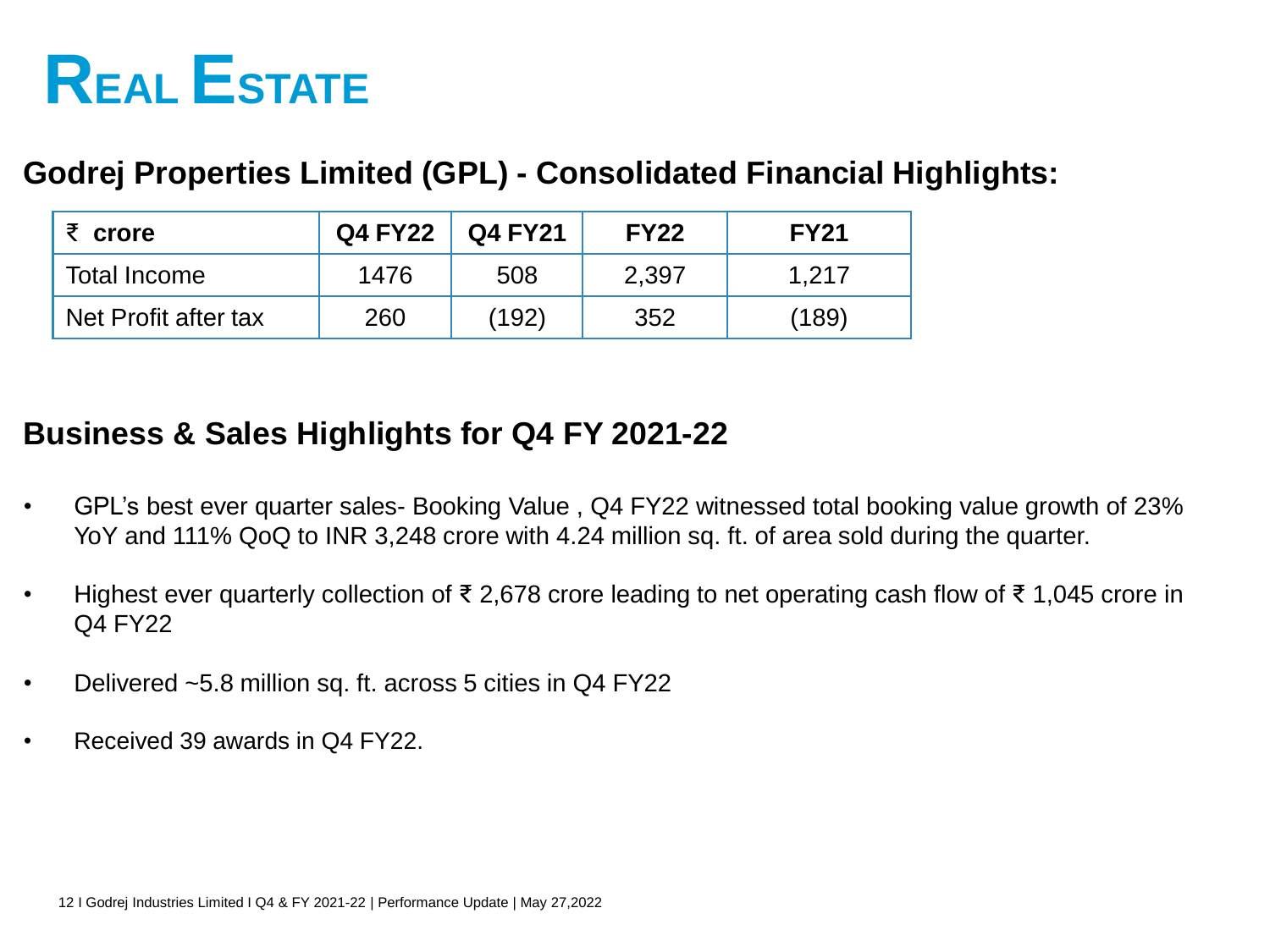# **AGRI BUSINESS**

#### **Godrej Agrovet Limited (GAVL) - Consolidated Financial Highlights**

| crore                | <b>Q4 FY22</b> | <b>Q4FY21</b> | <b>FY22</b> | <b>FY21</b> |
|----------------------|----------------|---------------|-------------|-------------|
| <b>Total Income</b>  | 2,081          | 1,463         | 8.306       | 6,267       |
| Net Profit after tax | 123            | 57            | 403         | 314         |

- **Animal Feed**: Strong year-on-year volume growth in Q4 and FY22 driven by market share gains and new product development. In FY22, segment results grew by 22.2% year-on-year on account of timely price hikes, R&D benefits and strategic stocking initiatives.
- **Vegetable Oil:** Segment revenues and segment results recorded significant growth driven by improvement in oil extraction ratio (OER), higher oil prices and healthy volume growth , Segment results increased by 522% in Q4FY22 as compared to the corresponding quarter of the previous year.
- **Crop Protection Business:** In Q4FY22, Consolidated revenues stood at ₹ 353 crore a growth of 33% as compared to the corresponding quarter of the previous year.
- **Dairy:** In Q4FY22 revenues stood at ₹337 crore a growth of 20.2% as compared to the corresponding quarter of the previous year.

13 I Godrej Industries Limited I Q4 & FY 2021-22 | Performance Update | May 27,2022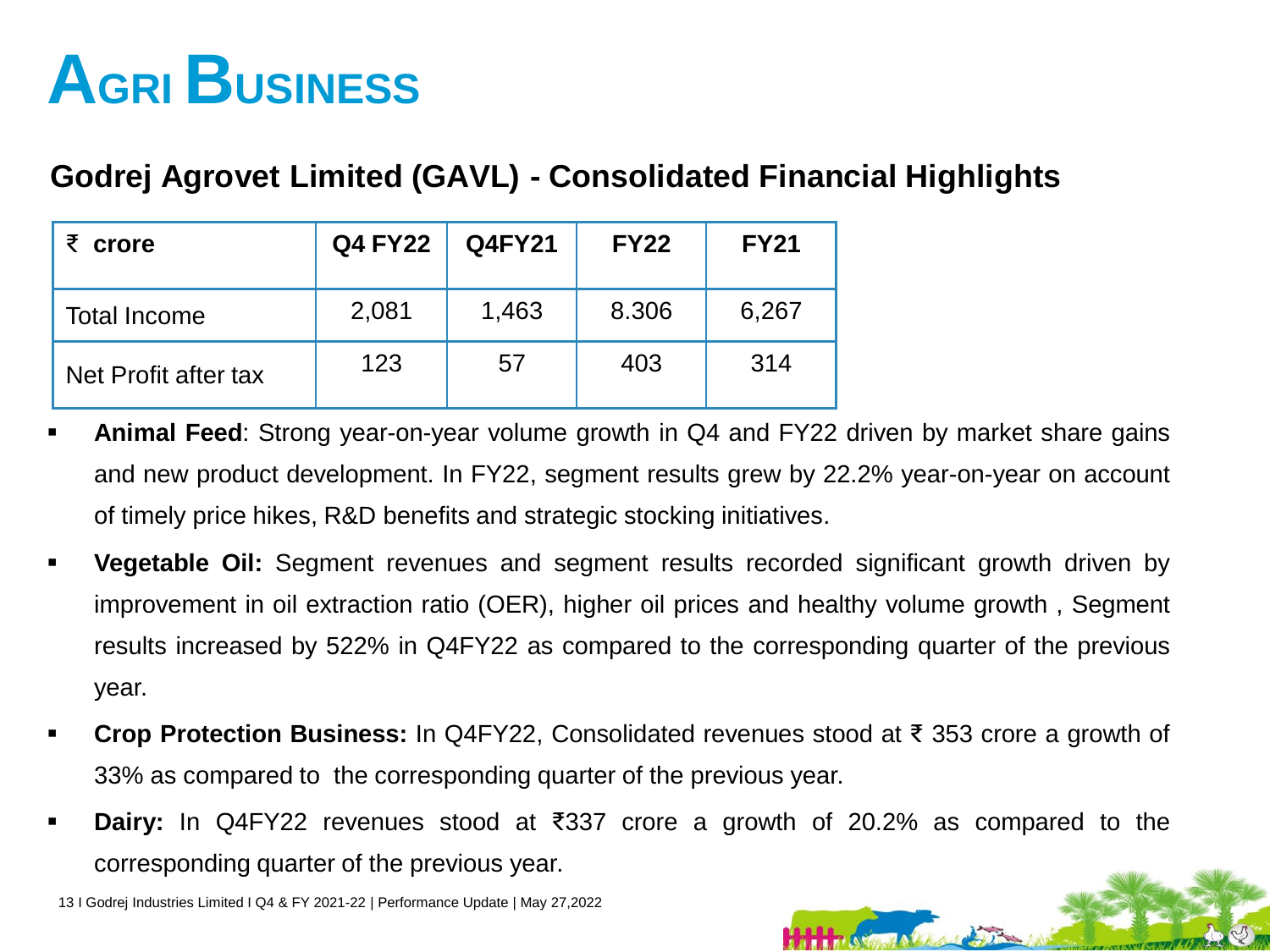**OTHER INFORMATION**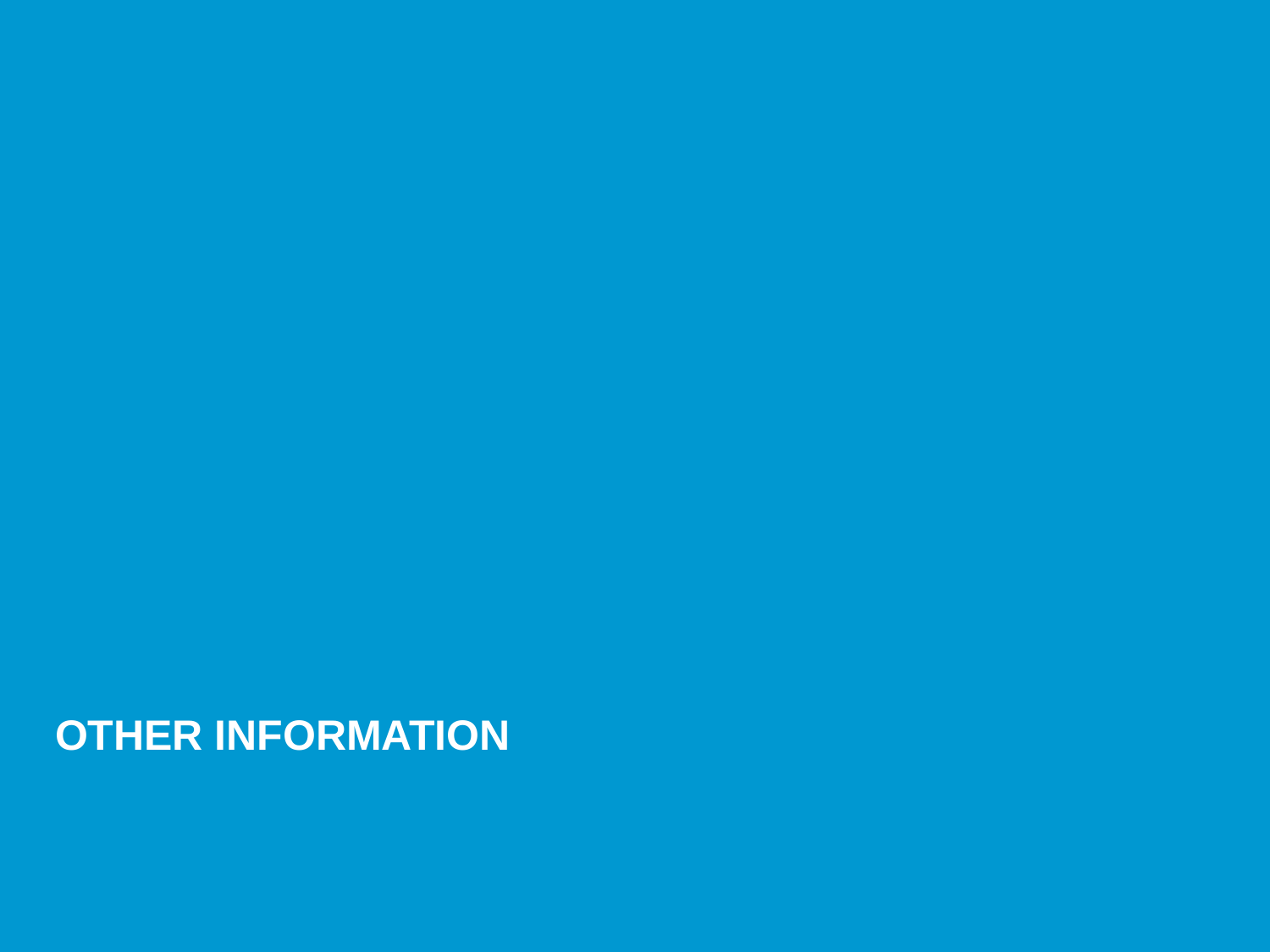## **GODREJ INDUSTRIES LIMITED**

### **CORPORATE STRUCTURE**

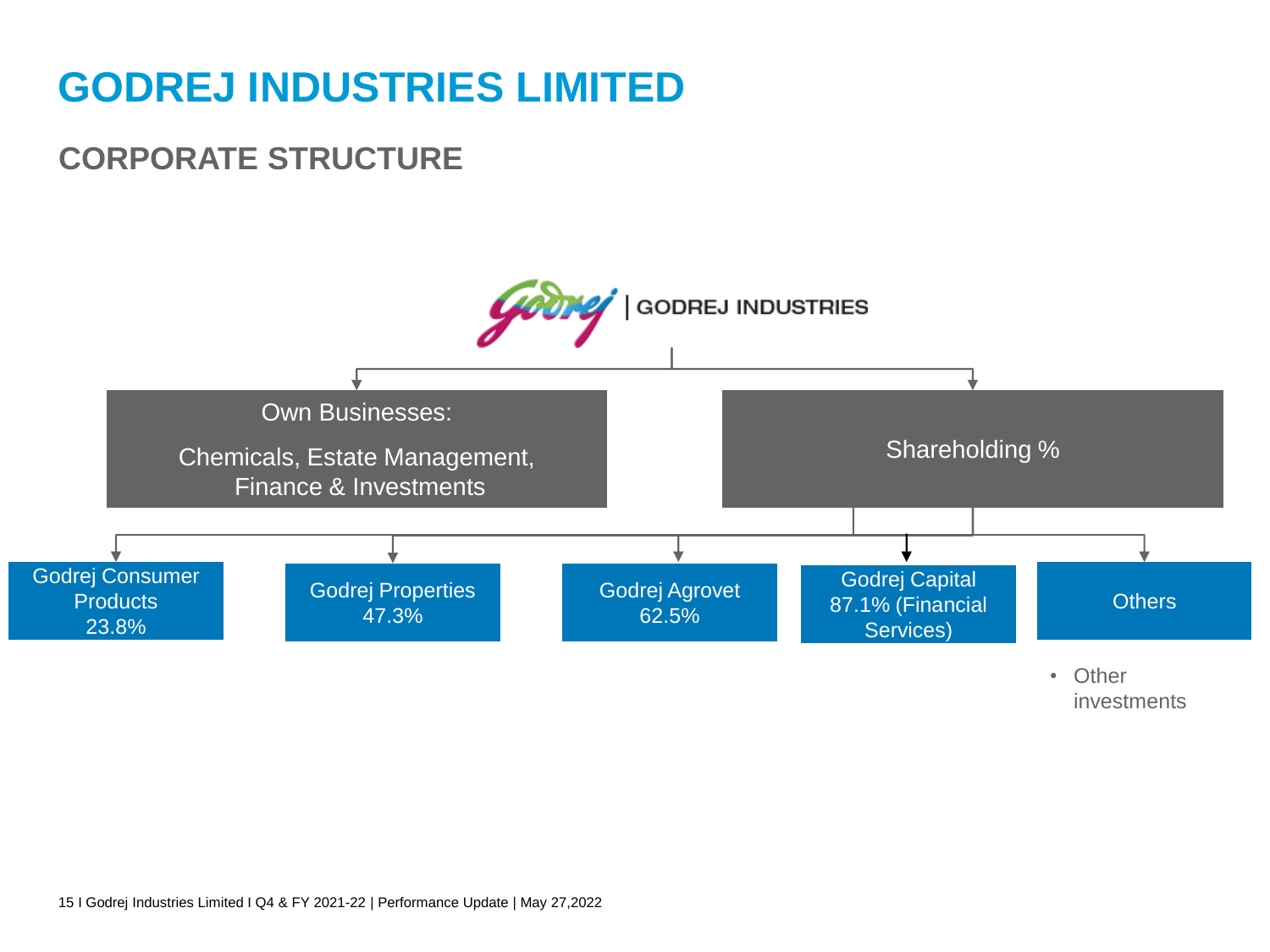## **SIGNIFICANT APPRECIATION IN INVESTMENT VALUE**

| Company                            | <b>Business</b>                                            | <b>Holding</b><br>$(\%)$ | Investment at<br><b>cost</b><br>$(3)$ crore) | Market Value ^<br>of investment<br>$(3)$ crore) |
|------------------------------------|------------------------------------------------------------|--------------------------|----------------------------------------------|-------------------------------------------------|
| Godrej Consumer<br>Products (GCPL) | FMCG, Personal and<br><b>Household Care</b><br>products    | 23.8%                    | 1,366                                        | 18,142                                          |
| <b>Godrej Properties</b><br>(GPL)  | <b>Real Estate and</b><br><b>Property Development</b>      | 47.3%                    | 1761                                         | 21,980                                          |
| Godrej Agrovet                     | Animal Feed, Agri-<br>inputs, Poultry, Dairy &<br>Oil Palm | 62.5%                    | 810                                          | 5,308                                           |
| Godrej Capital Ltd                 | <b>Financial Services</b>                                  | 85.9%                    | 809                                          |                                                 |
| Godrej International               | <b>International Trading</b>                               | 100%                     | 15                                           |                                                 |
| Godrej International &<br>Trading  | International Trading &<br>Investments                     | 100%                     | $\overline{4}$                               |                                                 |
| <b>Others</b>                      |                                                            |                          | 20                                           |                                                 |
|                                    | <b>Total</b>                                               |                          | 4,785                                        |                                                 |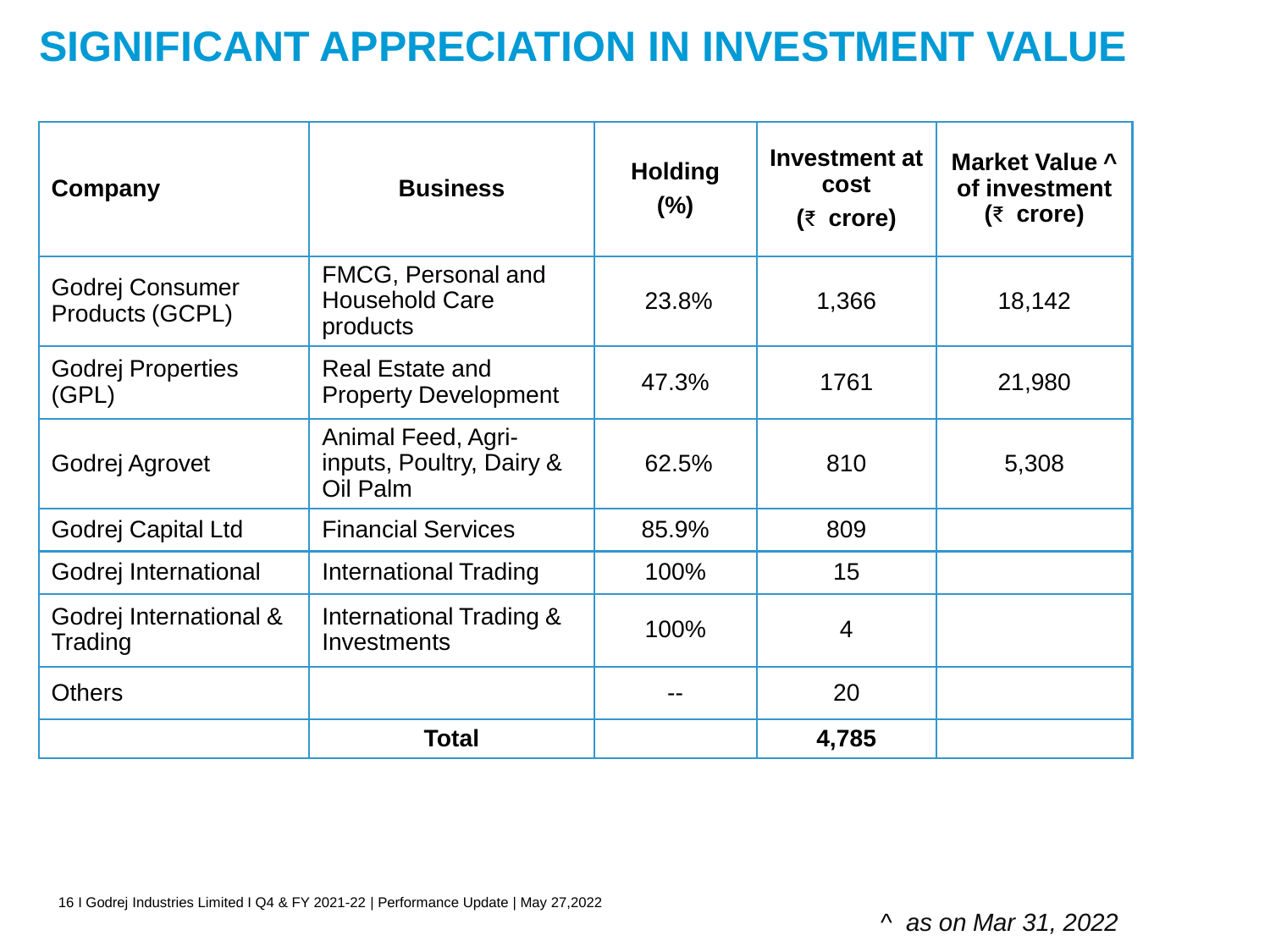## **SHAREHOLDING PATTERN AS ON MAR 31, 2022**



#### Major Institutional Investors